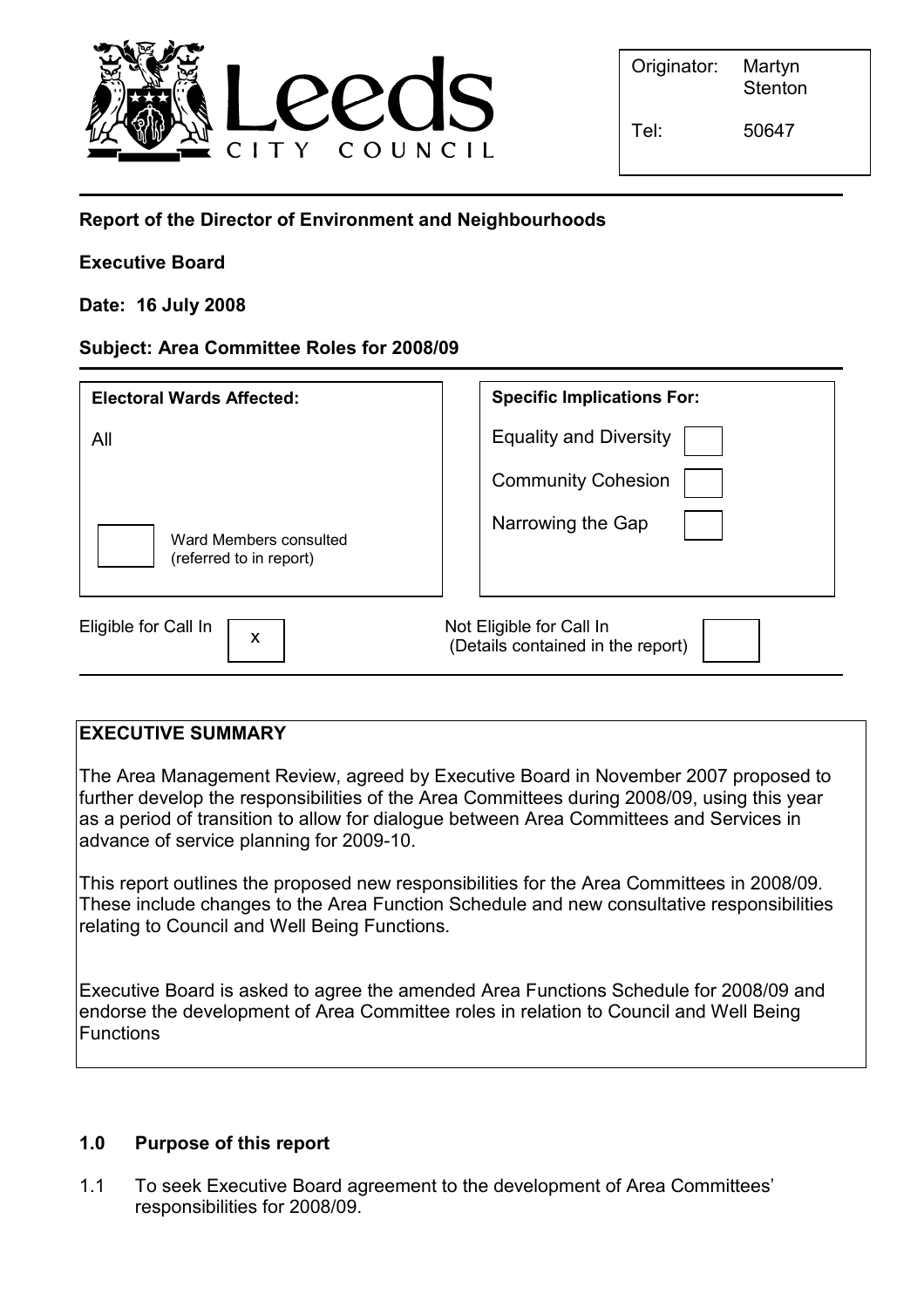### 2.0 Background information

- 2.1 As part of the Area Management Review, presented to Executive Board in November 2007, it was agreed to extend and enhance the roles of the Area Committees with 2008/09 being a development/transition year. The review report was subsequently placed on the agendas of all the Area Committees and feedback on the proposals was used to inform the development of information about the roles for 2008/09. Each year the Executive Board agrees the functions delegated to the Area Committees. The Area Functions Schedule section in the Council's Constitution (Part 3., section 3C) is then amended accordingly and this information is presented to each of the Committees.
- 2.2 The Constitution also sets out the role of Area Committees in the governance framework of the Council. The Terms of Reference for Area Committees are set out in the Council's Constitution (Part 3, section 2B). They include Council Functions and Executive Functions. Executive Functions in turn include Area Functions and the promotion and improvement of the economic, social and environmental well being of the Committee's area or Well Being Function. Executive Functions are exercised concurrently by the Executive Board and in accordance with the officer delegation scheme (executive functions) by Directors; and decisions flowing from them are subject to call in.
- 2.3 This report does not propose any changes to the Terms of Reference for Area Committees or to their relationship to the Executive Board and its Members. Whilst a key function of the Area Committees is to champion the concerns of their local communities the appropriate channel for that role is in their ability to make representations to the Council as set out in their Terms of Reference. Area Committees cannot make Area Function or Well Being decisions which contradict the policies and priorities agreed by the Executive Board. Officers will ensure that proper advice and support is available to Area Committees and their Chairs to ensure that delegated Executive Functions continue to be exercised in accordance with this principle.
- 2.4 In responding to the conclusions of the Area Management review, the report does propose alterations to the number of Area Functions delegated to Area Committees. For these, the detail about the function is proposed for inclusion in the Council's Constitution. In addition the report sets out a more detailed framework for the exercise of the Well Being Function and delegated Council Functions set out in the Constitution (Part 3, section 2B) relating to the representation of community interest and the consideration of the performance, targeting, frequency and co-ordination of services.
- 2.4 It is proposed to further develop the roles for Area Committees in relation to a number of services where they will have increased influencing, developmental and consultative responsibilities. Key points for each of the proposed roles are highlighted in sections 3 and 4 below. These set out the formal Area Functions and other roles which are being enhanced. Full schedules for both sets of responsibilities are attached in the appendices which accompany the report.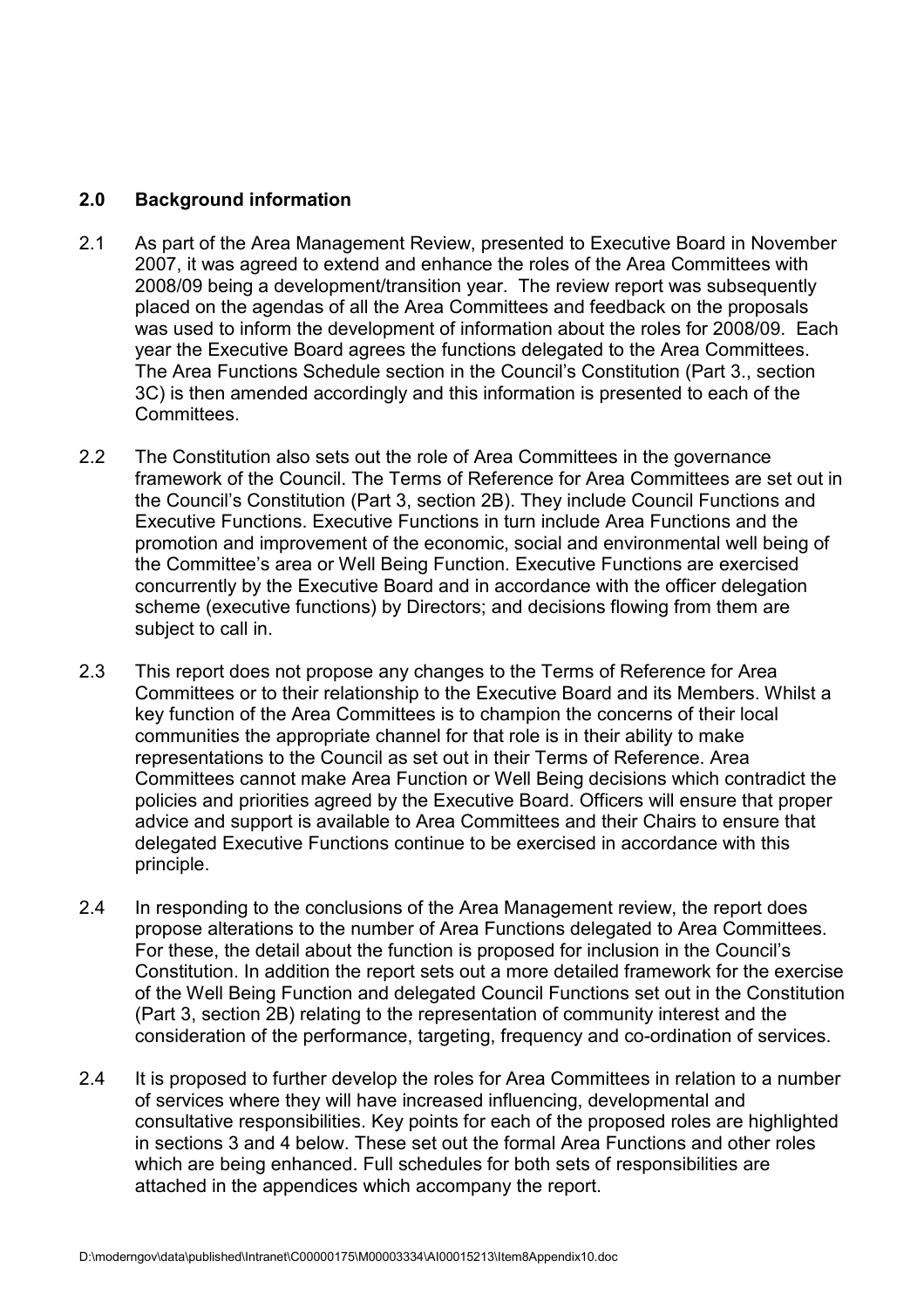# 3.0 Proposed Area Functions for 2008/09

3.1 The table below highlights the proposed Area Functions for 2008/09. Further detail is covered in Appendix One in relation to these functions.

| <b>Role</b>                                  | <b>Summary</b>                                                                                                                                                                                                                                                                                                                                                                                                                                                                                                                                                                                                                                                                        |
|----------------------------------------------|---------------------------------------------------------------------------------------------------------------------------------------------------------------------------------------------------------------------------------------------------------------------------------------------------------------------------------------------------------------------------------------------------------------------------------------------------------------------------------------------------------------------------------------------------------------------------------------------------------------------------------------------------------------------------------------|
| Area Well Being<br><b>Budgets</b>            | This covers the annual capital and revenue allocation to each<br>Committee to support the promotion and improvement of the<br>economic, social and environmental well being of the Committee's<br>area. Area Committees are responsible for taking decisions and<br>monitoring activity relating to the use of well being budgets.                                                                                                                                                                                                                                                                                                                                                    |
| Community<br>Centres                         | This covers responsibility for a portfolio of 65 community centres<br>now vested with the Regeneration Service, 48 directly managed by<br>the Council and 17 currently managed by community organisations.<br>This covers overseeing revenue budgets, operational arrangements<br>and the use of the centres, agreeing and implementing a schedule<br>of charges and discounts for directly managed centres and making<br>asset management and investment proposals to ensure the<br>portfolio is sustainable and meets local needs.                                                                                                                                                  |
| Neighbourhood<br>Wardens                     | This covers responsibility for a team of 30 Neighbourhood Wardens<br>deployed in specific areas which provide a local patrolling function,<br>assistance in dealing with anti-social behaviour, co-ordination to<br>maintain the physical appearance of areas and offer support to<br>local residents with environmental and community safety issues.<br>Area Committees will continue to oversee local budgets and<br>operational arrangements and links to area delivery plan priorities.<br>The function schedule reflects the current deployment of wardens<br>across the City.                                                                                                   |
| <b>CCTV</b>                                  | This covers 129 fixed cameras across the city and CCTV operators<br>who are employed to carry out 24/7 monitoring operations. Area<br>Committees will maintain an overview of the service in their area<br>and receive regular information about it. The function schedule<br>reflects the current deployment of cameras across the City.                                                                                                                                                                                                                                                                                                                                             |
| Neighbourhood<br>Management<br>Co-ordination | This covers the identification of priority neighbourhoods across<br>Leeds that require more intensive resources to drive service<br>improvements and better local outcomes. This includes improving<br>the co-ordination of key services across the council and local<br>partners and piloting new ways of working. Area Committees will<br>be responsible for agreeing priority neighbourhoods through Area<br>Delivery Plans and will agree and monitor Neighbourhood<br>Improvement Plans for each individual area. Area Committees will<br>approve plans for the use of locally targeted budgets for<br>neighbourhood improvement work (e.g. SSCF, Area Committee<br>Well Being). |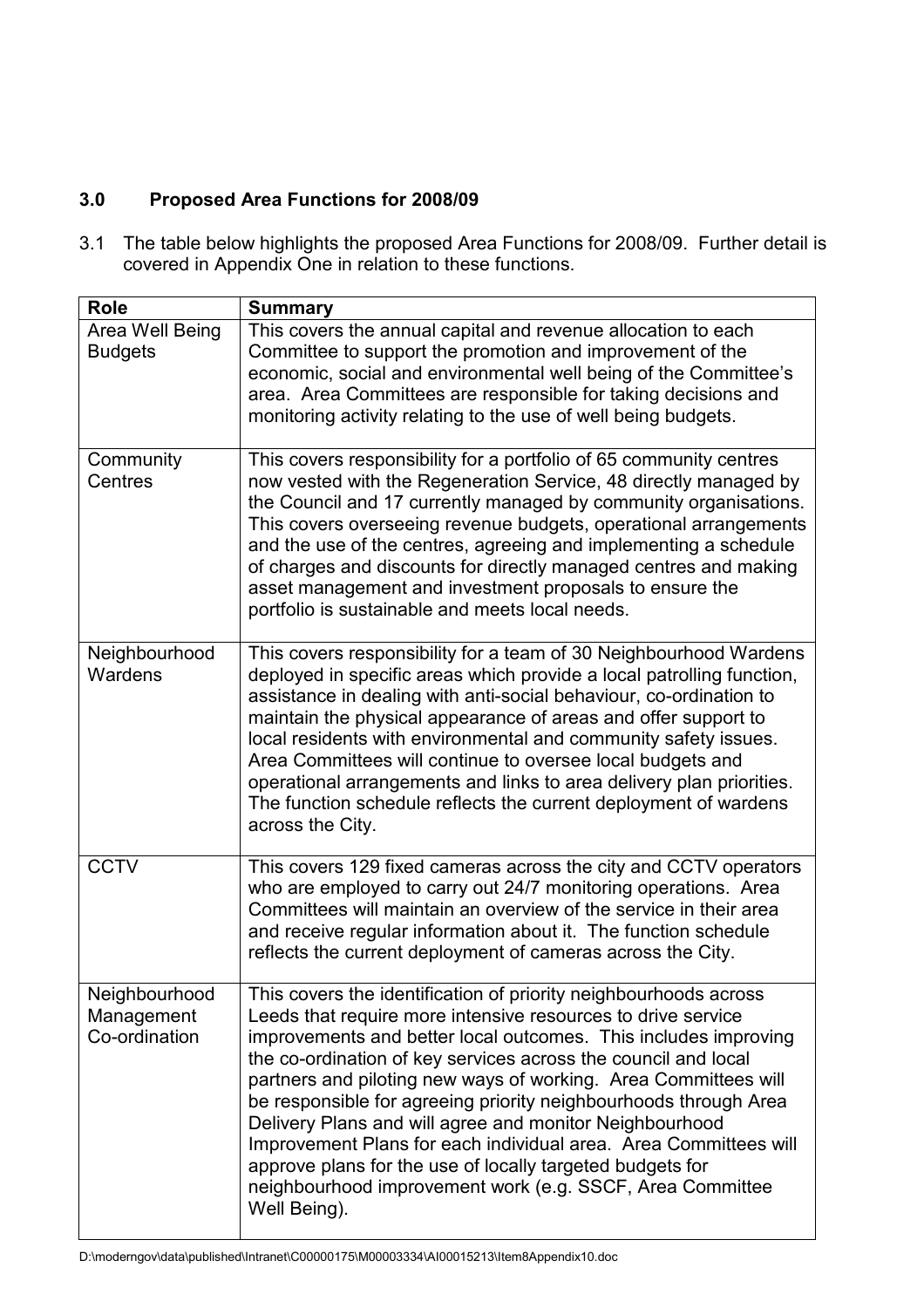3.2 The Authority to exercise Area Functions will be held concurrently by the Executive Board, Area Committees and relevant Directors/Chief Officers (within their scheme of delegated authority). Any proposed changes to resources relating to these functions would need to be made in consultation with the relevant service Director/ Chief Officer(s) and with the agreement of the Area Committee and Executive Board where appropriate.

# 4.0 Other Area Committee Roles for 2008/09

4.1 The table below highlights a number of new proposed enhanced roles for Area Committees in relation to a number of services where they will have increased influencing, developmental and consultative responsibilities. Further detail is covered in Appendix Two in relation to these roles.

| <b>Role</b>                                                                                                             | <b>Summary</b>                                                                                                                                                                                                                                                                                                                                                                                                                                                                                                                                                                            |
|-------------------------------------------------------------------------------------------------------------------------|-------------------------------------------------------------------------------------------------------------------------------------------------------------------------------------------------------------------------------------------------------------------------------------------------------------------------------------------------------------------------------------------------------------------------------------------------------------------------------------------------------------------------------------------------------------------------------------------|
| Community<br>Engagement                                                                                                 | This is proposed as a specific function and requirement of the Area<br>Committees, flowing from the Area Committees' delegated Council<br>Function 'to advise or make representations to the Council, the<br>Executive Board, Scrutiny Boards or Regulatory Panels on all<br>matters affecting community interests'. It is proposed that each<br>Committee agrees a local community engagement plan based on<br>an agreed template to ensure consistency across the city and that<br>there is an annual report to each Committee and Executive Board<br>on progress and future proposals. |
| Community<br>Greenspace                                                                                                 | This covers 73 community parks vested with the Parks and<br>Countryside Service. These include a wide variety of recreation<br>facilities, sports pitches, play areas, formal and informal<br>horticultural features. Area Committees will influence the<br>development and use of community parks and be consulted about<br>proposals for the development and use of them, for example<br>proposals for refurbishment and installation of new play equipment.                                                                                                                            |
| PCSO <sub>s</sub><br>Neighbourhood<br><b>Policing Teams</b><br>and Multi Agency<br><b>Crime and Grime</b><br>Operations | This covers the deployment of PCSOs, the work of Neighbourhood<br>Policing Teams (which are now aligned to ward and Area<br>Committee boundaries) and multi agency crime and grime<br>initiatives to tackle local priorities and hot spots. The new<br>arrangements will allow staff to work more closely together on the<br>ground and improve consultation with and reporting arrangements<br>to the Area Committees.                                                                                                                                                                   |
| Environmental<br><b>Action Teams</b>                                                                                    | This newly created service, with around 60 staff in total across the<br>City in three area based teams, will be responsible for a range of<br>neighbourhood related enforcement activities including noise<br>nuisance, waste in gardens, overgrown vegetation, littering,<br>placards, A-boards, graffiti, waste from domestic and commercial<br>bins, drainage, pest control. The teams will carry out the                                                                                                                                                                              |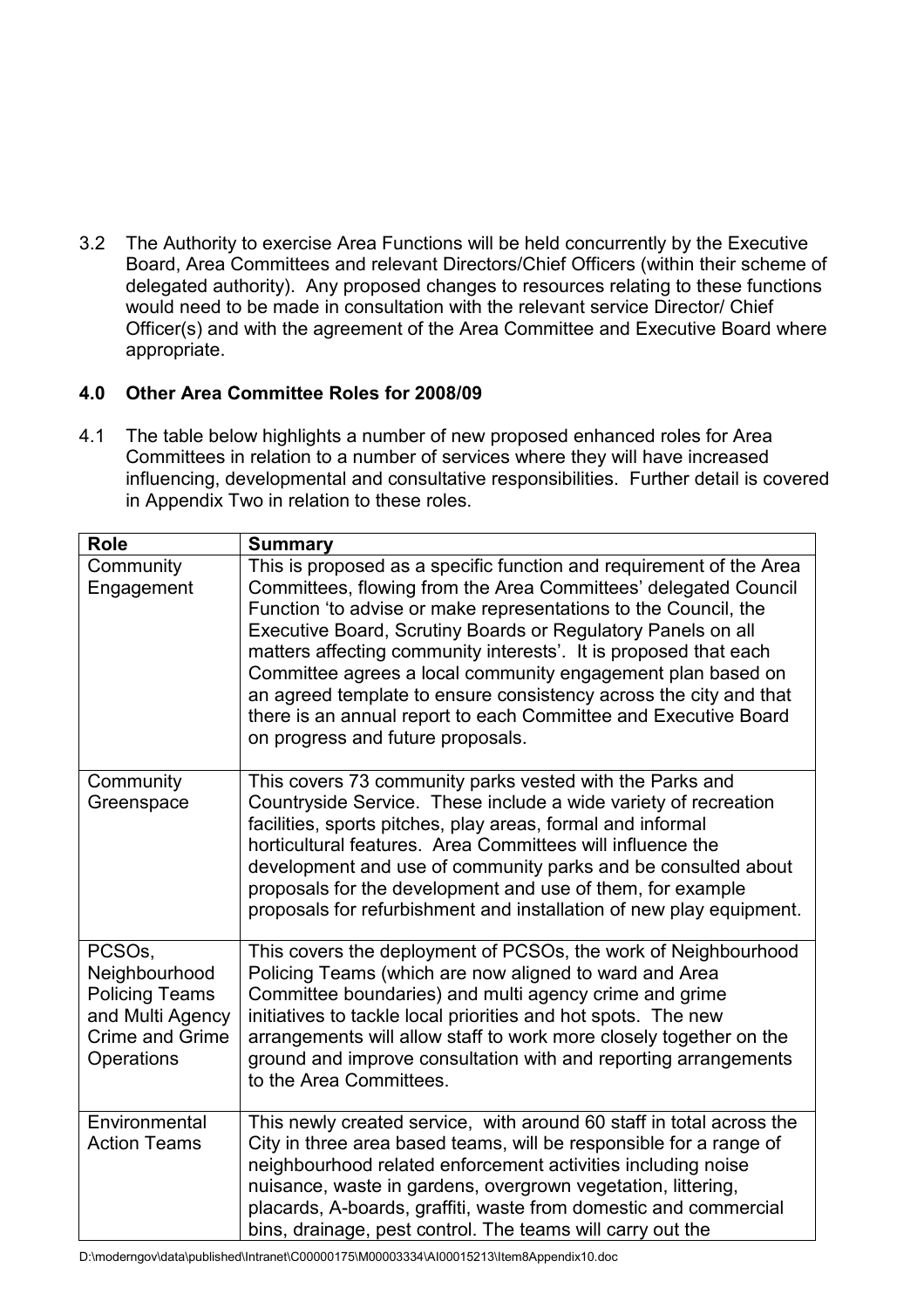|                                                    | enforcement and preventative work, rather than the litter picking,<br>waste collection role which is done by other staff. Area Committees<br>will receive regular reports about this new combined service and be<br>able to influence service planning and local priorities for action<br>based on local knowledge about issues and hotspots. Operational<br>policies will be created for Leeds, but the priority afforded these<br>could be influenced by local issues, such as littering and bin yards.<br>Close working arrangements will be developed with neighbourhood<br>wardens.                                                                                                                                                                                                                                                                                                                                               |
|----------------------------------------------------|----------------------------------------------------------------------------------------------------------------------------------------------------------------------------------------------------------------------------------------------------------------------------------------------------------------------------------------------------------------------------------------------------------------------------------------------------------------------------------------------------------------------------------------------------------------------------------------------------------------------------------------------------------------------------------------------------------------------------------------------------------------------------------------------------------------------------------------------------------------------------------------------------------------------------------------|
| <b>Street Cleansing</b>                            | This covers teams of staff and specialist equipment to provide<br>mechanical sweeping of adopted carriageways and footpaths,<br>manual litter picking and litter bin emptying. Area Committees<br>would be regularly presented with information about the services in<br>their area and given opportunities to influence service planning and<br>local priorities and hotspots. This would be primarily based on<br>ward level discussions with Elected Members.                                                                                                                                                                                                                                                                                                                                                                                                                                                                       |
| Highways<br>Maintenance                            | This covers the annual and forward programme of planned<br>maintenance on local roads, traffic management schemes and<br>minor maintenance schemes to keep highways safe. Current<br>arrangements would be retained whereby ward members are<br>consulted on and informed about the progress of schemes in their<br>ward.                                                                                                                                                                                                                                                                                                                                                                                                                                                                                                                                                                                                              |
| Grounds<br>Maintenance                             | This covers various elements of maintenance work including grass<br>cutting, shrub and rose bed maintenance and hedge maintenance.<br>The current Ground Maintenance Contract runs to February 2010.<br>Environmental Services currently has the contract administration<br>function for this contract which it carries out on behalf of the three<br>ALMO's and Highways Services. An annual Service Improvement<br>Plan is produced and ways to engage local members in this will be<br>considered over the course of 2008/09. A procurement timetable is<br>in place for a new Grounds Maintenance Contract from March<br>2010. Work on this will include details on the contract package,<br>contract administration and opportunities for the involvement of<br>local Members in service planning, prioritisation and monitoring.<br>There is currently, therefore, no detailed information prepared for<br>this role at present. |
| <b>Local Children</b><br>and Young<br>People Plans | Development and review of local area (wedge) Children and Young<br>People's Plans (CYPP), as an integral part of the area delivery<br>plan, which will identify and drive local priorities, and inform and<br>influence the citywide Children and Young People's Plan. Area<br>Committees will continue to take part in the development and<br>review of the local plan thereby influencing the strategic direction of<br>the plan in relation to the 5 Every Child Matters outcomes and local<br>need. The committees will have a local democratic oversight,<br>demonstrated by endorsing the plan and local priorities identified                                                                                                                                                                                                                                                                                                   |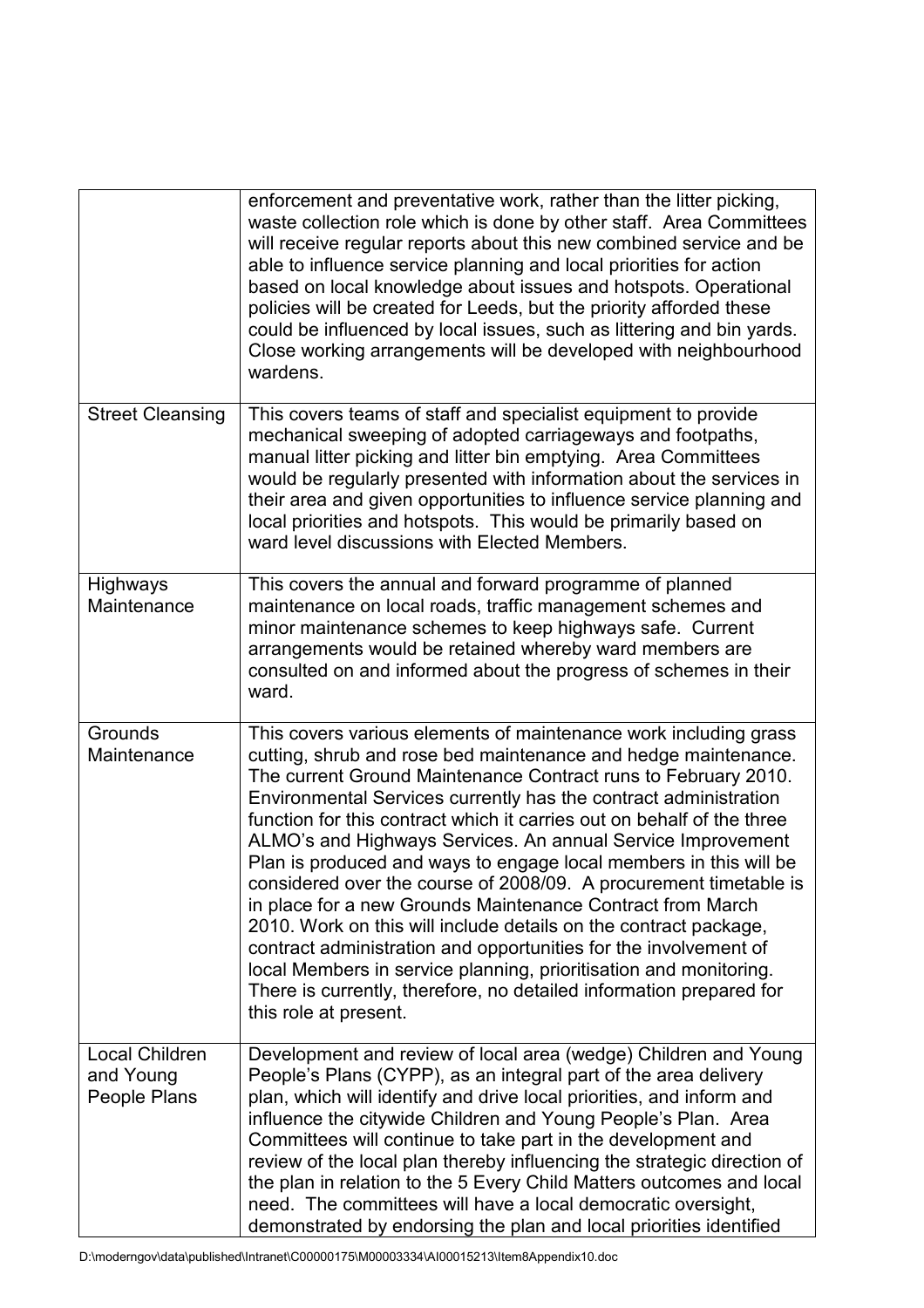|                                                                                                 | within it. Committees will have an additional monitoring function,<br>ensuring the 5 Every Child Matters outcomes and the improved<br>integration of children's services e.g. as with the Breeze Youth<br>Promise, are embedded as part of the delivery objectives of the<br>wedge based Children Leeds Partnership and Area Delivery plans.                                                                                                                                                                                                                                                                                 |
|-------------------------------------------------------------------------------------------------|------------------------------------------------------------------------------------------------------------------------------------------------------------------------------------------------------------------------------------------------------------------------------------------------------------------------------------------------------------------------------------------------------------------------------------------------------------------------------------------------------------------------------------------------------------------------------------------------------------------------------|
| <b>Health and Well</b><br>Being.<br>(including Adult<br>Social Care)                            | As part of their responsibility to promote local well being Area<br>Committees have an important role in helping to improve health<br>and tackling health inequalities by ensuring coordinated and<br>focused activity across Council services and with key partners such<br>as the Leeds PCT at the local level. Adult Services and the PCT<br>are organising their resources to work more effectively at a local<br>level helping Area Committees through regular reporting<br>arrangements to influence local priorities and action, and monitor<br>the health and well-being targets linked to the Leeds Strategic Plan. |
| Area Based<br>Regeneration<br>Schemes and<br><b>Town and District</b><br><b>Centre Projects</b> | Also consistent with the promotion of well-being, Area Committees<br>will have responsibility for formal consultation and monitoring of<br>area based regeneration schemes and town and district centre<br>projects. They will be supported in this by officers in the<br>Regeneration Service. Future new capital funding availability would<br>be subject to a process to be agreed by Executive Board.                                                                                                                                                                                                                    |
| Conservation<br><b>Area Reviews</b>                                                             | This covers an initial programme of reviews in 16 designated<br>conservation areas; in each case to assess its special character, to<br>propose any changes to its boundary and to make proposals for its<br>management. Area Committees have agreed reviews in these<br>areas and ward members will be directly involved in consultation<br>work.                                                                                                                                                                                                                                                                           |
| Advertising on<br>Lampposts                                                                     | The council has agreed a 15 year contract for the installation of<br>advertising on lamp posts. This will generate income for each site<br>and may eventually result in advertising on around 800 sites across<br>the City. Area Committees will receive a 20% share of the annual<br>income for every lamp post site which has planning consent to<br>spend on local priorities.                                                                                                                                                                                                                                            |

4.2 Briefing sessions for Officers and Members will be arranged to provide clarity on this extended range of roles for the Area Committees.

## 5.0 Implications for council policy and governance

5.1 The work described in this report and the recommendation fits with existing Council policy and governance arrangements.

# 6.0 Legal and resource implications